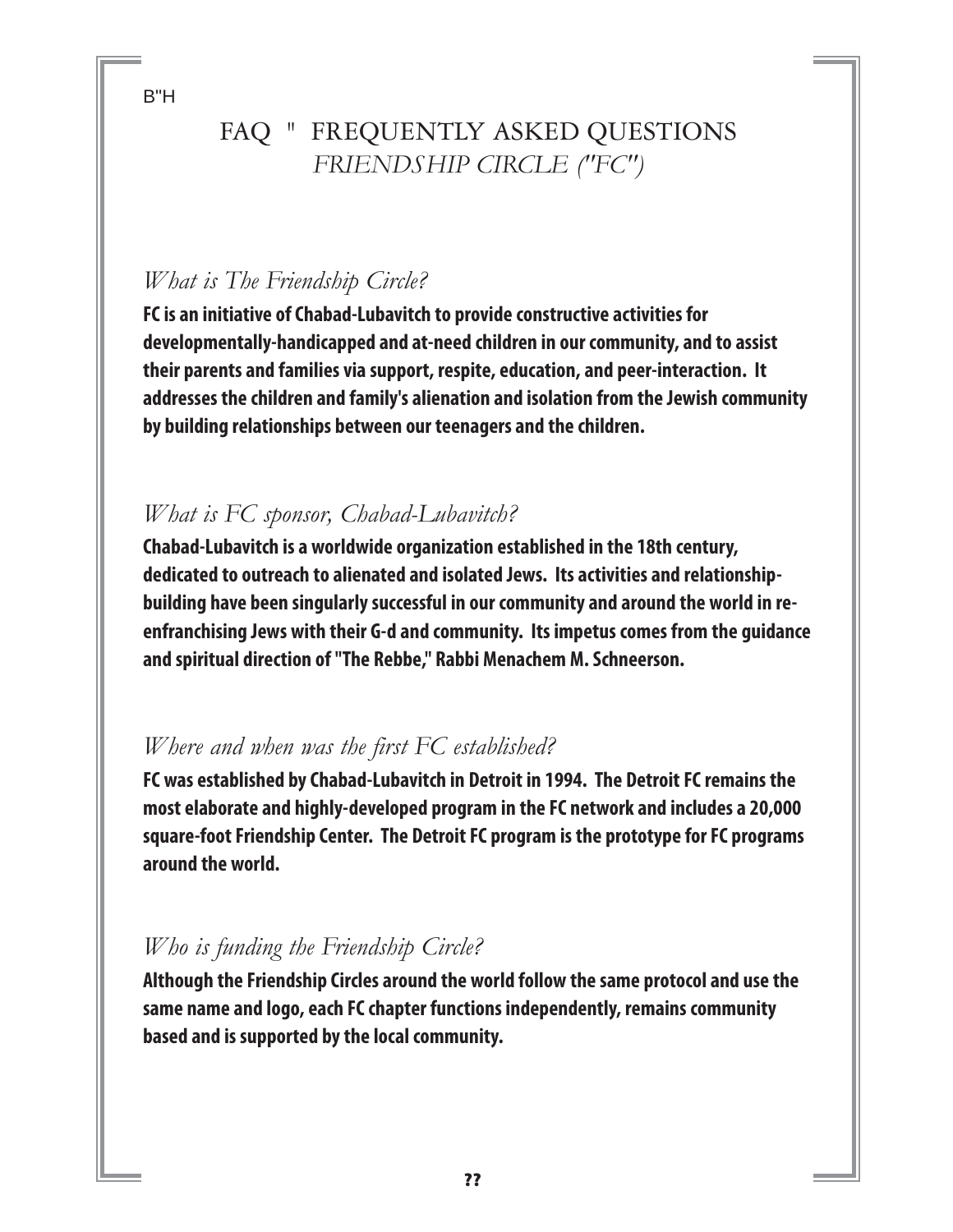## *Why emphasize teen leadership?*

**Extensive teen participation addresses complementary FC goals: Teen leadership will benefit the at-need children in our Jewish community by connecting them with "buddies" who are accessible, active, patient, highly motivated, and realistic role models for the youngsters. We have repeatedly seen that bonding with teenagers far surpasses that with adults.** 

**The FC will likewise afford our teens precisely the involvement that establishes a sense of higher purpose, personal values, motivation, and identification with Judaism and our Jewish community. It is a hedge against the indifference and lack of purpose that so often mark the teenage years. The FC will enable bonding not merely with our children, but building relationships with their peers, fostering friendship and positive interaction. Naturally, all teen participants go through extensive background checks and are trained and monitored by a local interdisciplinary team of professionals.** 

#### *What about lay leadership?*

**We will establish a lay infrastructure that will include local advisory committee and task forces to address programming, fundraising, publicity and public relations, training, and advocacy, for our FC.**